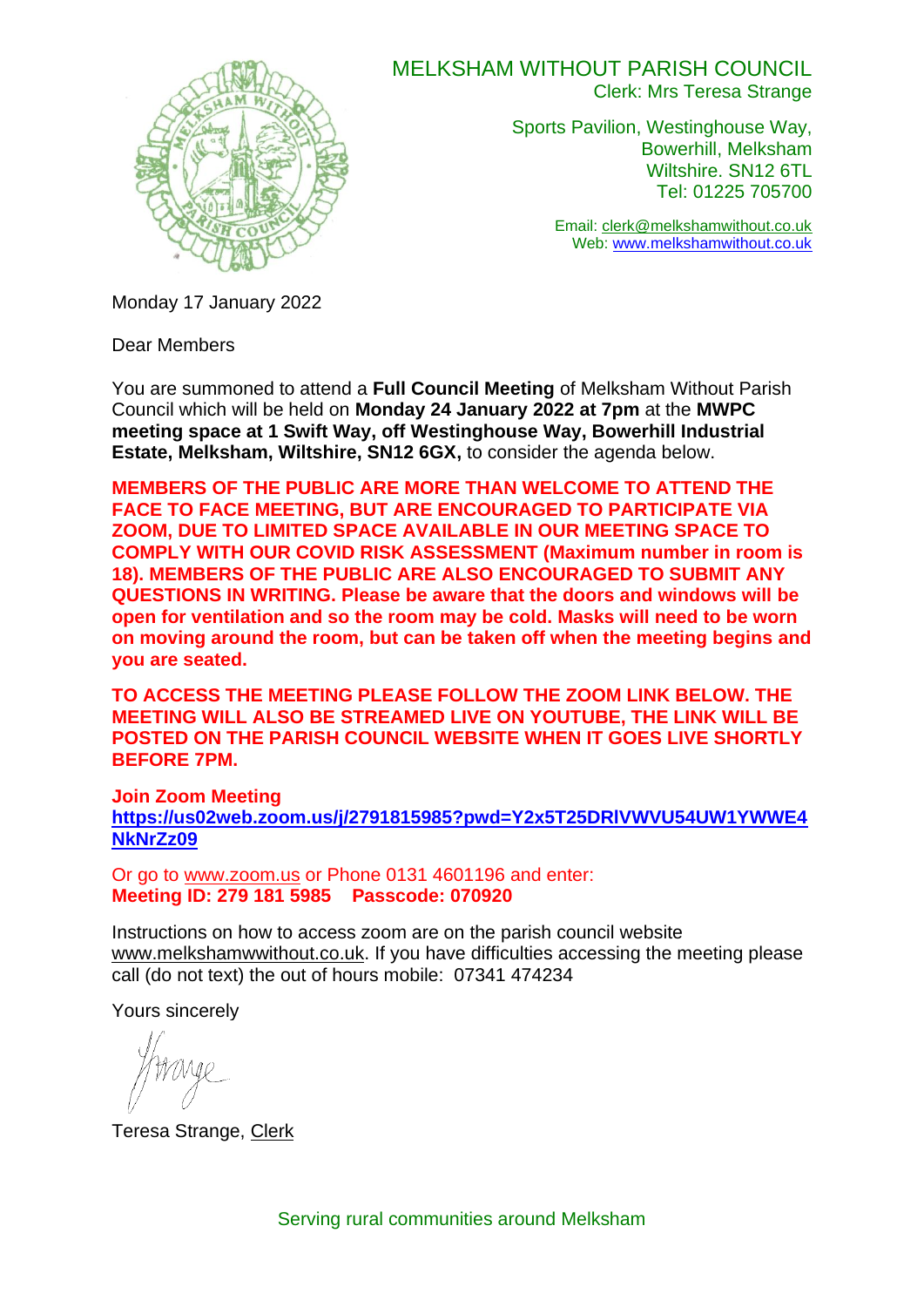# **AGENDA**

### **1. Welcome, Announcements** & **Housekeeping**

**2.** To receive **apologies** and consider approval of reasons given.

### **3. Invited Guests:**

- a) Wiltshire Councillor **Nick Holder** (Bowerhill)
- b) Wiltshire Councillor **Phil Alford** (Melksham Without North & Shurnhold)
- c) Wiltshire Councillor **Jonathon Seed** (Melksham Without West & Rural)

### 4. a) To receive **Declarations of Interests**

- b) To consider for approval any **Dispensation Requests** received by the Clerk and not previously considered.
- c) To note Councillors living in the Parish have a dispensation for Precept setting.
- 5. To consider holding items in **Closed Session** due to confidential nature  *Under the Public Bodies (Admission to Meetings) Act 1960, the public and representatives of the press and broadcast media be excluded from the meeting during the consideration of the following items of business (Item 12) as publicity would be prejudicial to the public interest because of the confidential nature of the business to be transacted.*

## 6. **Public Participation**

7. To approve the Minutes of the **Full Council Meeting** held on 6 December 2021 and Confidential Notes to accompany the minutes.

# 8. **Planning:**

- a) To approve the **Minutes of the Planning** Committee meeting held on 13 December 2021.
- b) To formally approve the Confidential notes to accompany the Planning Committee minutes 13 December 2021
- c) To formally approve **Planning Committee recommendations** of 13 December 2021.

# 9. **Finance:**

- a) To note the Minutes of the Finance Committee Working Party Meeting held on 10 January 2022
- b) To formally approve the recommendations contained within the Minutes of 10 January 2022 *(except for the Budget and Precept)*
- c) To formally approve the **Budget** for 2022/23
- d) To formally approve the **Precept** for 2022/23
- e) To consider **Press Release** on Precept and Budget Proposals
- f) To note information to be provided for **Council Tax leaflet**
- g) To note **Receipts & Payments** reports for December
- h) **Quarterly Reports** for Qtr 3 (Oct, Nov, Dec)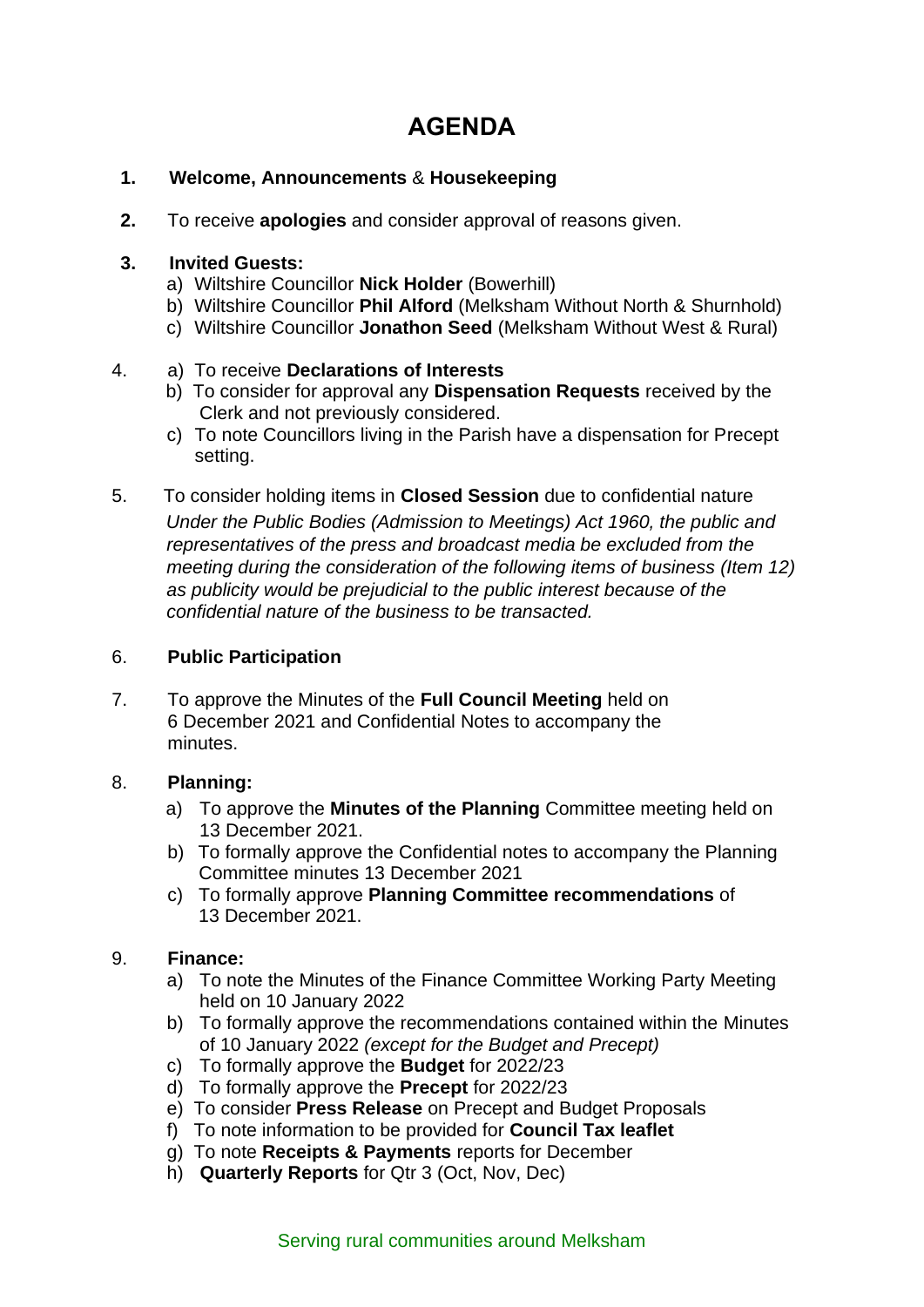- i) To note Budget vs Actual
- ii) To note Bank Reconciliation
- iii) To note VAT reclaim submitted
- i) To seek **cheque signatories/online authority** for January payments
- j) To consider draft legal agreement for transferring CIL (Community Infrastructure Levy) to Melksham Town Council for East of Melksham Community Centre.
- 10. To resolve that council meets the eligibility for **General Power of Competence**

### 11. **New Berryfield Village Hall project**

- a) To note contract has now been signed by the parish council and Rigg Construction and work started on site.
- b) To note new programme of works: Start date 04/01/22 Completion date 12/08/22 & planning permission expiration date for existing temporary village hall.
- 12. **New office and meeting accommodation at Melksham Campus** To note response from Wiltshire Council regarding Strategic Partner application and consider lease options.
- 13. To approve the draft joint (Melksham Town Council & Melksham Without Parish Council) **Emergency Response Plan** in principle

#### 14. **Community Safety**

- a) To note CCTV Working Group minutes of meeting held on 23 Nov 2021.
- b) To receive feedback following presentation on deployable/mobile CCTV presentation 13 January
- c) To consider joining Melksham Town Council with cross council community safety initiatives
- d) To consider commenting on **"Making Wiltshire Safer**" Police & Crime Commissioner draft consultation [https://www.wiltshire-pcc.gov.uk/the-pcc](https://www.wiltshire-pcc.gov.uk/the-pcc-and-you/have-your-say/making-wiltshire-safer/)[and-you/have-your-say/making-wiltshire-safer/](https://www.wiltshire-pcc.gov.uk/the-pcc-and-you/have-your-say/making-wiltshire-safer/)

# 15. **Covid Restrictions:**

- a) To note update from professional bodies and to consider signing petition requesting the Government change legislation to allow for remote meetings [https://www.change.org/p/uk-government-and-parliament-for-councils-in](https://www.change.org/p/uk-government-and-parliament-for-councils-in-england-to-have-the-choice-to-meet-remotely)[england-to-have-the-choice-to-meet-remotely](https://www.change.org/p/uk-government-and-parliament-for-councils-in-england-to-have-the-choice-to-meet-remotely)
- b) To review staff returning to work from the office and opening to the public, with the relaxation of covid restrictions

# 16. **Asset Management:**

- a) To approve a new contract for the pavilion (electricity and gas) or to give delegated powers to officers to arrange
- b) To approve spiking to all pitches at Bowerhill Sports Field